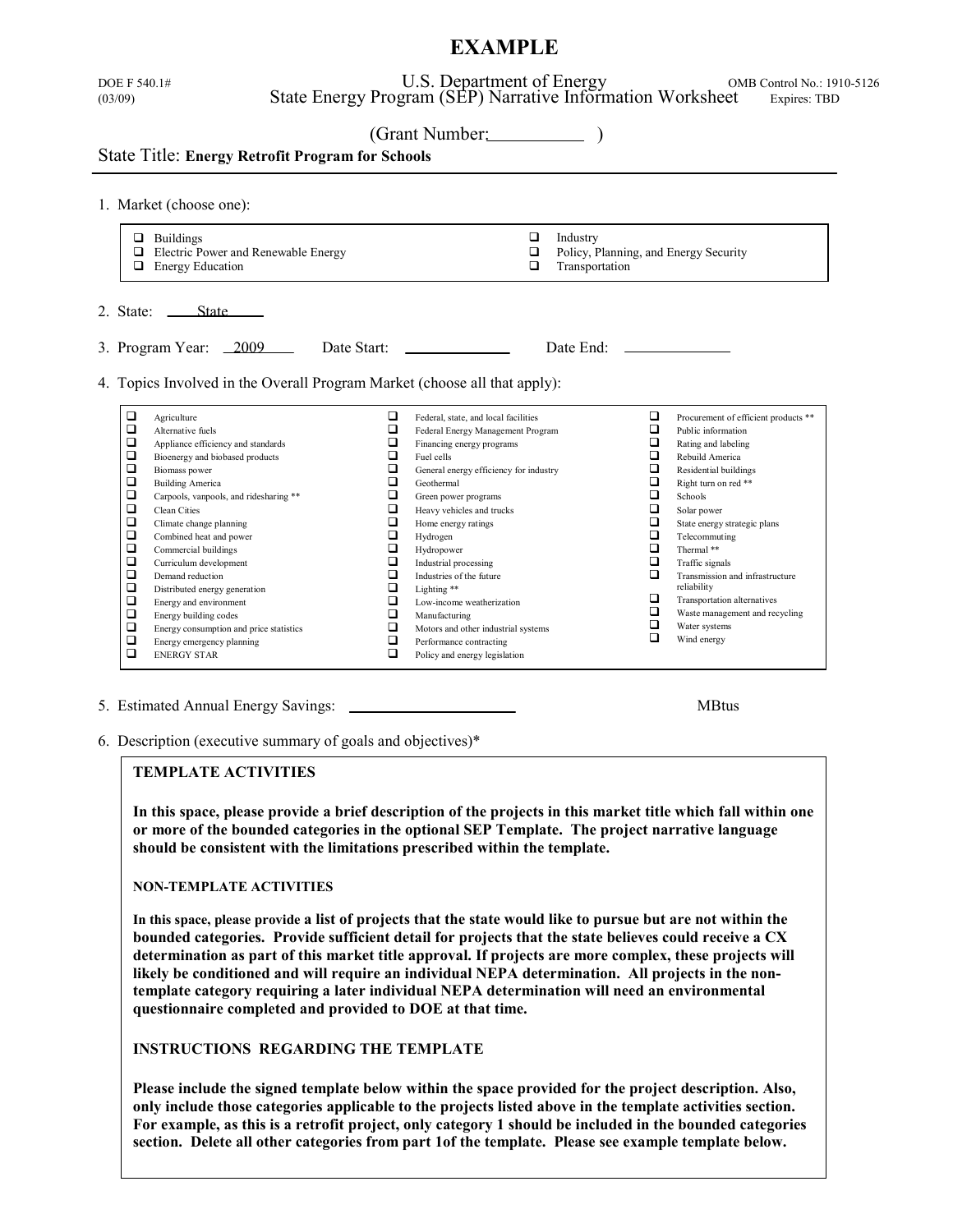## **TEMPLATE**

[State] is revising Narrative Worksheet [PROVIDE IDENTIFIER] and the Environmental Questionnaire for Market Title [NAME] with respect to the following Projects [LIST PROJECTS HERE]. By signing below, [State] provides assurance that all of the listed Projects fall within the bounded categories in Part I below and, moreover, are consistent with the limitations prescribed therein. To assist DOE in satisfying its NEPA obligations, [State] provides, as an attachment to this revised Narrative Worksheet, a completed Environmental Questionnaire.

## **Part I – Bounded Categories**

- 1. Funding energy efficiency retrofits, provided that:
	- Projects Are Limited To: installation of insulation; installation of energy efficient lighting; HVAC upgrades; weather sealing; purchase and installation of ENERGY STAR appliances; replacement of windows and doors; high efficiency shower/faucet upgrades; and installation of solar powered appliances with improved efficiency.

## **Part II** - **Integral Element Requirements and Other Conditions**

[State] shall fund only Projects that would not:

- (1) Threaten a violation of applicable statutory, regulatory, or permit requirements for environment, safety, and health, including requirements of DOE and/or Executive Orders;
- (2) Require siting and construction or major expansion of waste storage, disposal, recovery, or treatment facilities (including incinerators);
- (3) Disturb hazardous substances, pollutants, contaminants, or CERCLA-excluded petroleum and natural gas products that preexist in the environment such that there would be uncontrolled or unpermitted releases; or
- (4) Adversely affect environmentally sensitive resources. Environmentally sensitive resources include, but are not limited to:

(i) Property (e.g., sites, buildings, structures, objects) of historic, archeological, or architectural significance designated by Federal, state, or local governments or property eligible for listing on the National Register of Historic Places;

(ii) Federally-listed threatened or endangered species or their habitat (including critical habitat), Federally- proposed or candidate species or their habitat, or state-listed endangered or threatened species or their habitat;

(iii) Wetlands regulated under the Clean Water Act (33 U.S.C. § 1344) and floodplains;

(iv) Areas having a special designation such as Federally- and state-designated wilderness areas, national parks, national natural landmarks, wild and scenic rivers, state and Federal wildlife refuges, and marine sanctuaries;

(v) Prime agricultural lands;

(vi) Special sources of water (such as sole-source aquifers, wellhead protection areas, and other water sources that are vital in a region); and

(vii) Tundra, coral reefs, or rain forests.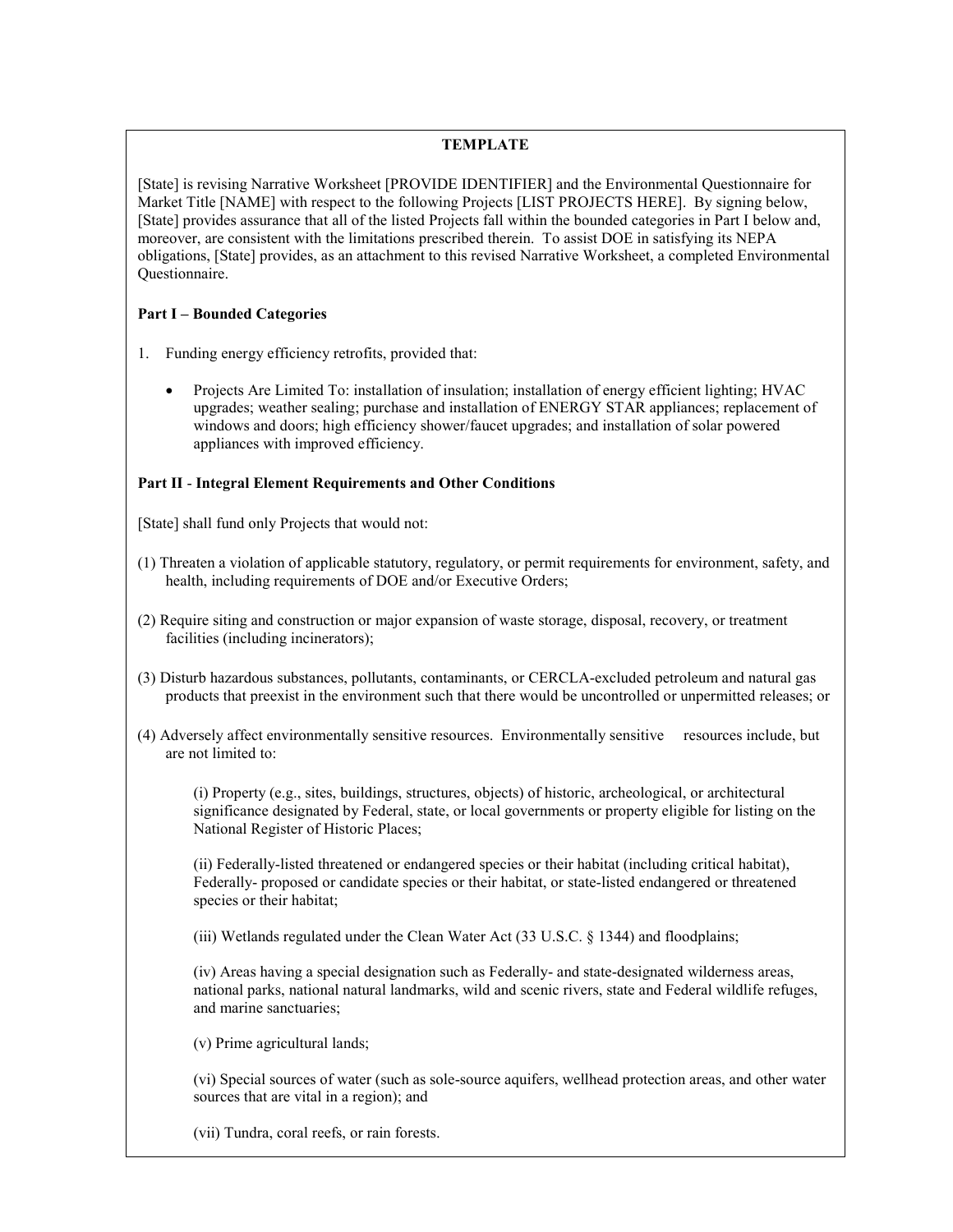#### **Waste Stream Conditions**

[State] shall obtain a waste management plan addressing waste generated by each proposed Project prior to funding the Project. This waste management plan will describe the plan to dispose of any sanitary or hazardous waste (e.g., construction and demolition debris, old light bulbs, lead ballasts, lead paint, piping, roofing material, discarded equipment, debris, and asbestos) generated as a result of the proposed Project. [State] shall make the waste management plan and related documentation available to DOE on DOE's request (for example, during a post-award audit). [State] shall ensure that the Project complies with all Federal, state and local regulations for waste disposal.

## **NHPA Conditions**

[State] and/or other Project proponent shall comply with Section 106 of the National Historic Preservation Act (NHPA). If applicable, the [State] or Project proponent shall contact the State Historic Preservation Officer (SHPO) and the Tribal Historic Preservation Officer (THPO). [State] shall retain sufficient documentation, from the Project proponent or other sources, to demonstrate that the State and/or Project proponent have received required approval(s) from the SHPO or THPO. The State shall deem compliance with Section 106 of the NHPA complete only after it has this documentation. [State] shall make this documentation available to DOE on DOE's request (for example, during a post-award audit).

#### **Cumulative Impacts, Connected Actions and Extraordinary Circumstances**

DOE's CXs are not absolute. CXs do not apply to Projects that involve "extraordinary circumstances," connected actions, or cumulative impacts that may have significant environmental impacts. *See* 10 C.F.R. § 1021.410(b). If DOE grants a CX based on descriptions in the Narrative Worksheet and Environmental Questionnaire and the State's assurances, DOE will base its decision on the lack of such "extraordinary circumstances" and significant impacts. [State] shall review section 1021.410 and shall immediately contact DOE if, at any time, it determines that a Project may involve "extraordinary circumstances," cumulative impacts, or connected actions that could have significant environmental impacts. In these instances, the State will withhold funding for the Project until DOE completes NEPA review for the Project.

# **Part III**

On the basis of [State's] assurances in this Narrative Worksheet and Environmental Questionnaire, DOE intends to apply one or more CXs to [State's] funding for the Projects listed above. However, because DOE has only recently started employing this approach, there may be unforeseen circumstances that make it inappropriate to apply a CX to funding for a Project that otherwise meets all the Part I and Part II requirements. DOE does not waive its discretion to decline to apply a CX for Projects under these circumstances.

By signing below, [State] acknowledges the preceding paragraph, agrees to all conditions in Parts I, II and III, and provides its assurance that all statements in the Narrative Worksheet, Environmental Questionnaire, and supporting information are accurate to the best of its knowledge.

Authorized Signatory

 $\overline{\phantom{a}}$  , and the set of the set of the set of the set of the set of the set of the set of the set of the set of the set of the set of the set of the set of the set of the set of the set of the set of the set of the s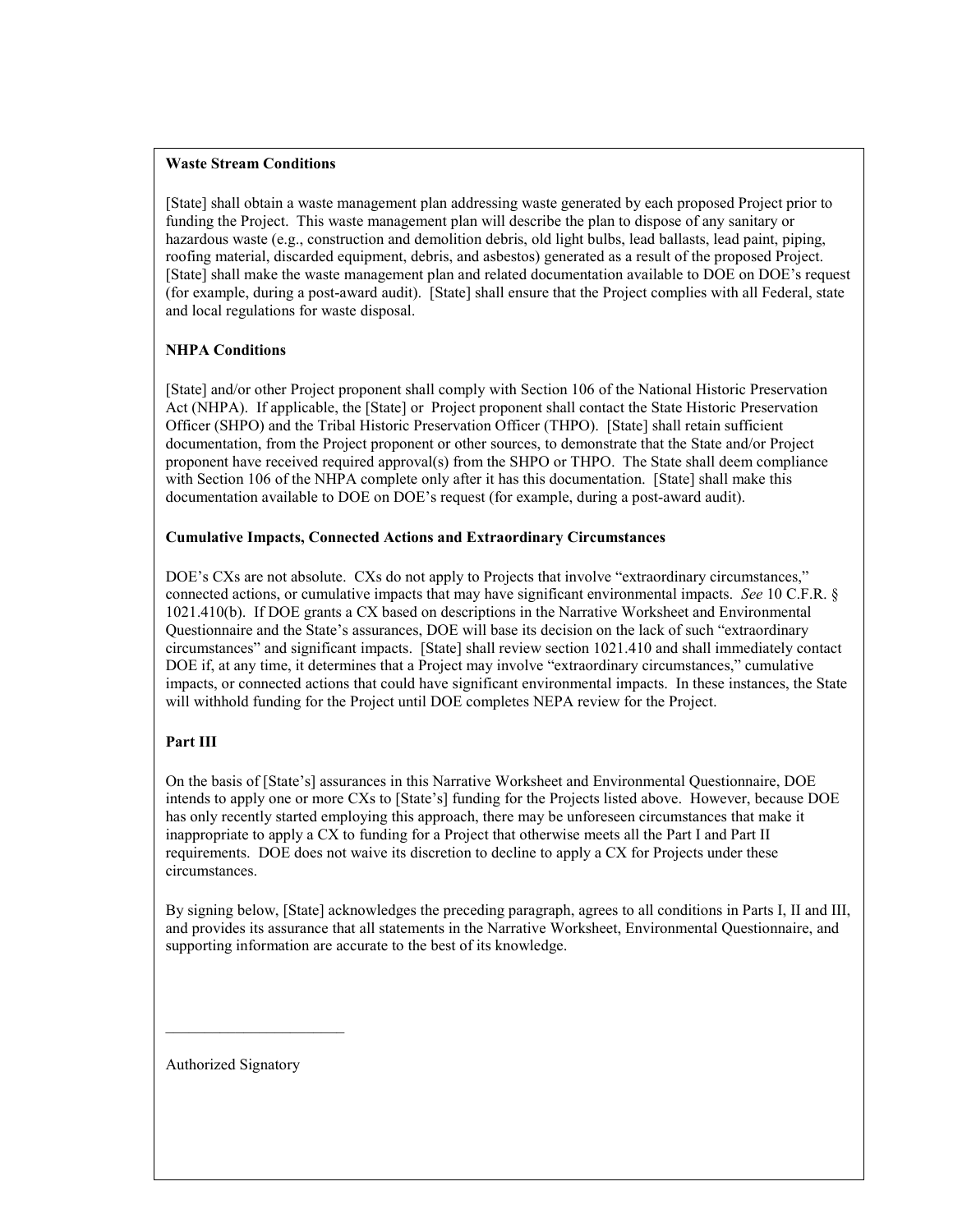## 7. Program Year Milestones\*

| Milestone | Planned<br>(Number) |
|-----------|---------------------|
|           |                     |
|           |                     |
|           |                     |
|           |                     |
|           |                     |

*\*Please use additional pages if more space is needed. \*\*Mandatory requirement*

## 8. Standard Metrics (required):\*\*

| <b>JOB METRICS</b> | Planned |
|--------------------|---------|
| Jobs Created       |         |
| Jobs Retained      |         |
| <b>TOTAL JOBS</b>  |         |

# 9. Specific Metric Activity (required):\*\*

Metric Activity:

| <b>SPECIFIC METRICS</b> | Planned |
|-------------------------|---------|
|                         |         |
|                         |         |
|                         |         |
|                         |         |
|                         |         |
|                         |         |

# 10. User Specified Metrics (optional): \*

| <b>METRICS</b> | Planned |
|----------------|---------|
|                |         |
|                |         |
|                |         |

#### 11. Program Year Funds by Source \*

| a. SEP grant (all funds in the approved budget)          | Planned |
|----------------------------------------------------------|---------|
|                                                          |         |
|                                                          |         |
| Market Budget Total                                      |         |
| b. Leveraged funds anticipated (outside approved budget) |         |
|                                                          |         |
|                                                          |         |

*\*Please use additional pages if more space is needed. \*\*Mandatory requirement*